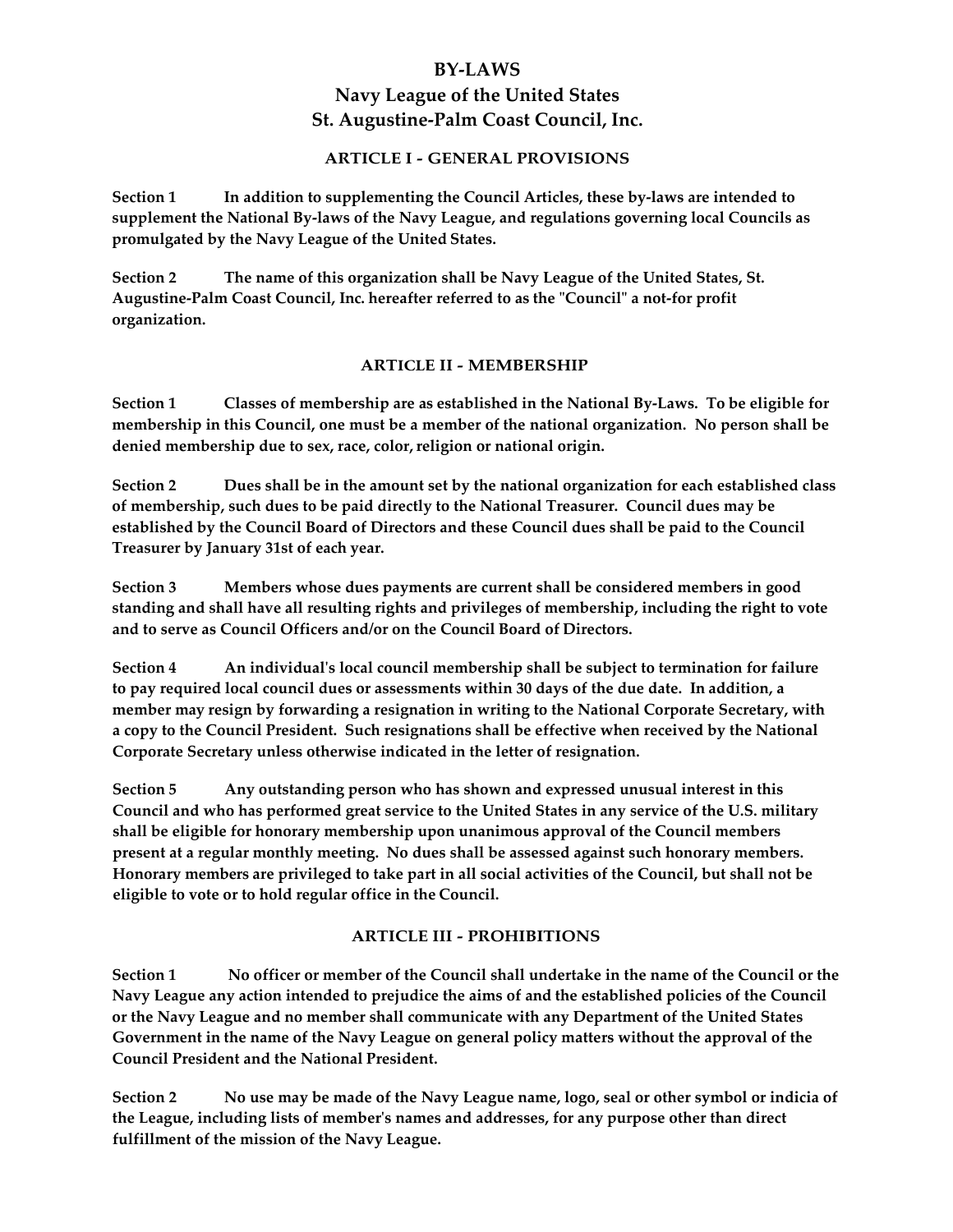**Section 3 No proper name of an individual or company will be used to designate a Council** sponsored event or activity. All Council or co-sponsored events will be in the name of Navy League of **the United States, St. Augustine‐Palm Coast Council, Inc.**

# **ARTICLE IV ‐ OFFICERS AND DIRECTORS**

**Section 1 This Council shall have the following elected Officers: President, one or more Vice Presidents, Secretary, Treasurer and Judge Advocate. Additional Vice Presidents may be elected for** functional areas as required. During the year, the President may propose to the Board any new Vice **President required. After Board approval, a confirmation by membership vote at the next meeting will be required.**

**Section 2 The Board of Directors shall consist of the Officers, the immediate past President and** a minimum of six elected Directors. During the year, the President may propose to the Board any new **Director required. After Board approval a confirmation by membership vote at the next meeting will be required.**

Section 3 The Officers and Directors of this Council shall be elected for a term of one year or **until their successors are elected. The President shall not be elected for more than two consecutive terms or until his/her successor is duly elected.**

**Section 4 Officers and Directors shall be elected by a majority of those members present and** voting unless there is but one candidate for an office, in which case election may be by voice vote. **Elections will be held at the Annual Meeting. Installation of new Officers and Directors may follow** the elections at the Annual Meeting, or be conducted at a subsequent meeting or event. The President shall have the authority to fill a vacancy, should one arise, subject to ratification by the Board of **Directors at its next meeting.**

# **ARTICLE V ‐ OFFICERS & DIRECTORS DUTIES**

Section 1 The control and management of the Council's assets and affairs shall be vested in the Board of Directors. The Board may adopt By-laws and regulations or delegate its authority to the **elected Officers and such other Council members as it so desires. Council By‐laws and amendments** must be consistent with National By-laws and with the policies, purposes and objectives of the Navy **League.**

**Section 2 The President shall direct the activities of the Council; preside at meetings including those of the Board of Directors, appoint committee chairmen, assure compliance with National By‐ laws and Regulation Governing Local Councils, submit the Councilʹs Annual Report and other reports requested by higher authority, represent the Council in public affairs and in national, regional and state organization activities.**

**Section 3 Vice Presidents shall assist the President as approved by the Board of Directors. Vice Presidents may serve as chairmen of major committees, represent the Council at events which the Council President is unable to attend, and generally be understudying the duties of the Council President.**

**Section 4 The Secretary shall maintain Council records such as By‐laws, minutes of meetings, election results and an accurate membership roster, prepare an annual report to the Council membership, handle correspondence as designated by the President; and provide appropriate notice of meetings.**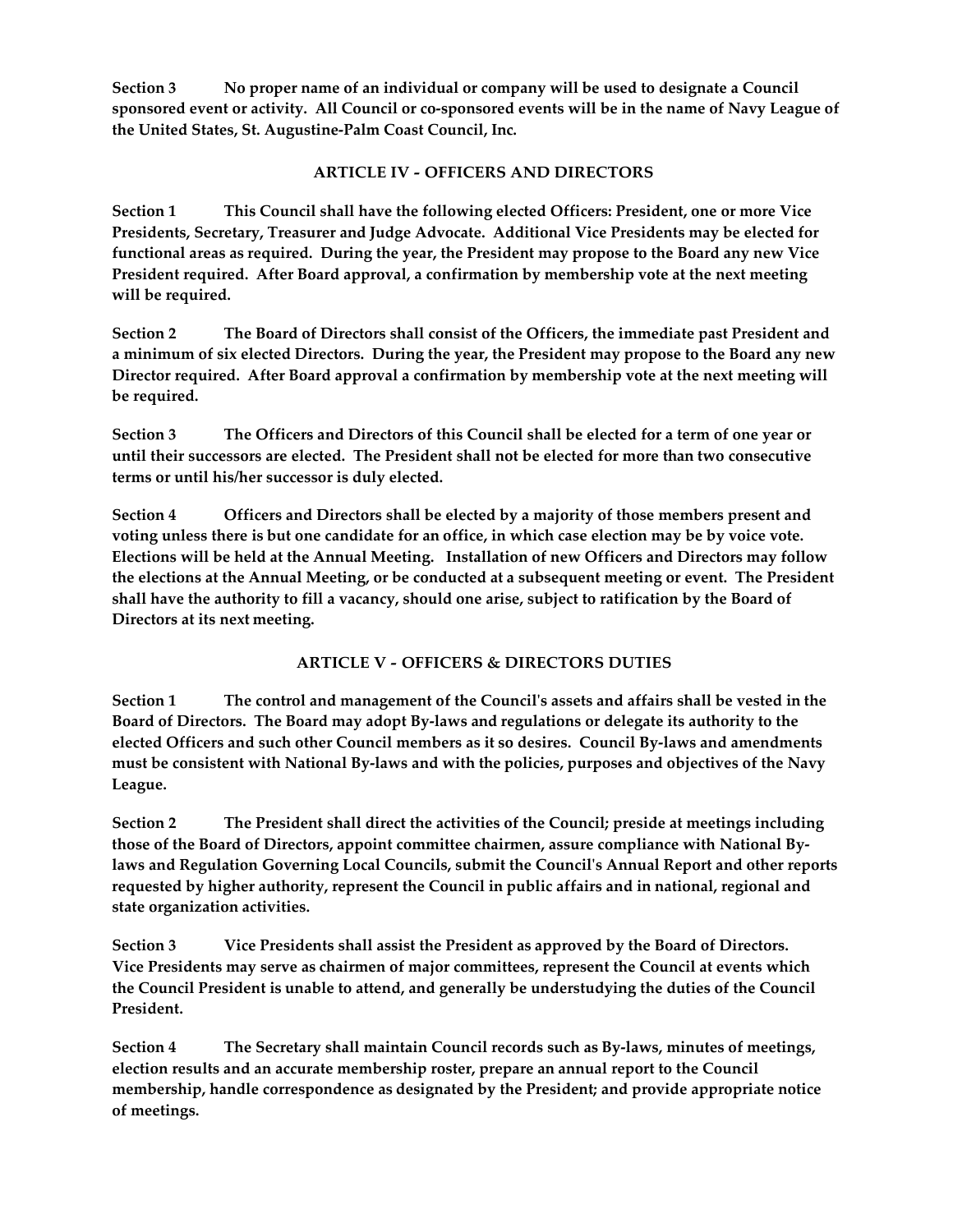**Section 5 The Treasurer of the Council shall maintain all financial records of Council funds,** establish the Council's bank accounts and serve as a co-signer with another designee (where this is **practical) on checks for all disbursements; prepare and oversee the Councilʹs budget; submit a monthly report to the Board of Directors and an annual report to the membership, and prepare the financial portion of the Councilʹs Annual Report.**

**Section 6 The Judge Advocate shall advise the Council President and Officers on legal matters affecting the Council and interpret By‐laws and regulations.**

**Section 7 In the event of the death, resignation, or removal of an officer, such vacancy shall be** filled by approval of the Board of Directors with a candidate proposed by the President at the next **regular meeting of the Board or at a special meeting called for that purpose.**

## **ARTICLE VI ‐ COMMITTEES.**

**Section 1 A Nominating Committee shall be established annually. It shall be comprised of the following:**

**a. A member appointed by the President.**

**b. Two members selected by the Board of Directors.**

**Notice of membership of this Committee shall be announced sixty days in advance of the Annual** Meeting and a report of the Committee shall be made to the membership at least thirty days prior to **the Annual Meeting. The Nominating Committee shall select at least one nominee for each office and nominations may be made from the floor at the election meeting. No member of the Nominating Committee shall be eligible for nomination to any elective office.**

**Section 2 The President shall appoint the Chairman who shall recruit the members to his/her committee as may be provided for by the Board of Directors from time to time with such powers and duties as may be delegated by the Board of Directors. Each committee shall determine its own rules of procedure, subject to approval by the Board of Directors.**

**Section 3 The Board of Directors may, at their discretion, create an Advisory Committee of representative citizens to support the work of the Council**

#### **ARTICLE VII ‐ MEETINGS**

Section 1 The Board shall meet at least once each quarter upon call by the President. One-third **of the Board of Directors shall constitute a quorum. Upon written request to the President by any** three members of the Board of Directors, the President shall call, within three weeks, a meeting of the **Board of Directors. Should the President fail to call such meeting so requested within the prescribed time, the requestors may issue such a call, reciting the Presidentʹs failure, and any meeting held** pursuant to such call shall be a legal meeting, and its acts and proceedings as valid and binding as **though such meeting had been called by the President.**

**Section 2 The general membership of this Council shall meet at least once each quarter upon call by the President. Ten Percent (10%) of the membership shall constitute a quorum. The Annual** Meeting of Members shall be held during the first quarter of the fiscal year. At the meeting the **President, Treasurer and Secretary shall submit their annual reports to the members. (Copies of these reports must be sent to National Headquarters with copies of the appropriate State and Region Presidents.) Elections for Council Officers and Directors for the subsequent fiscal year also shall be held at this meeting.**